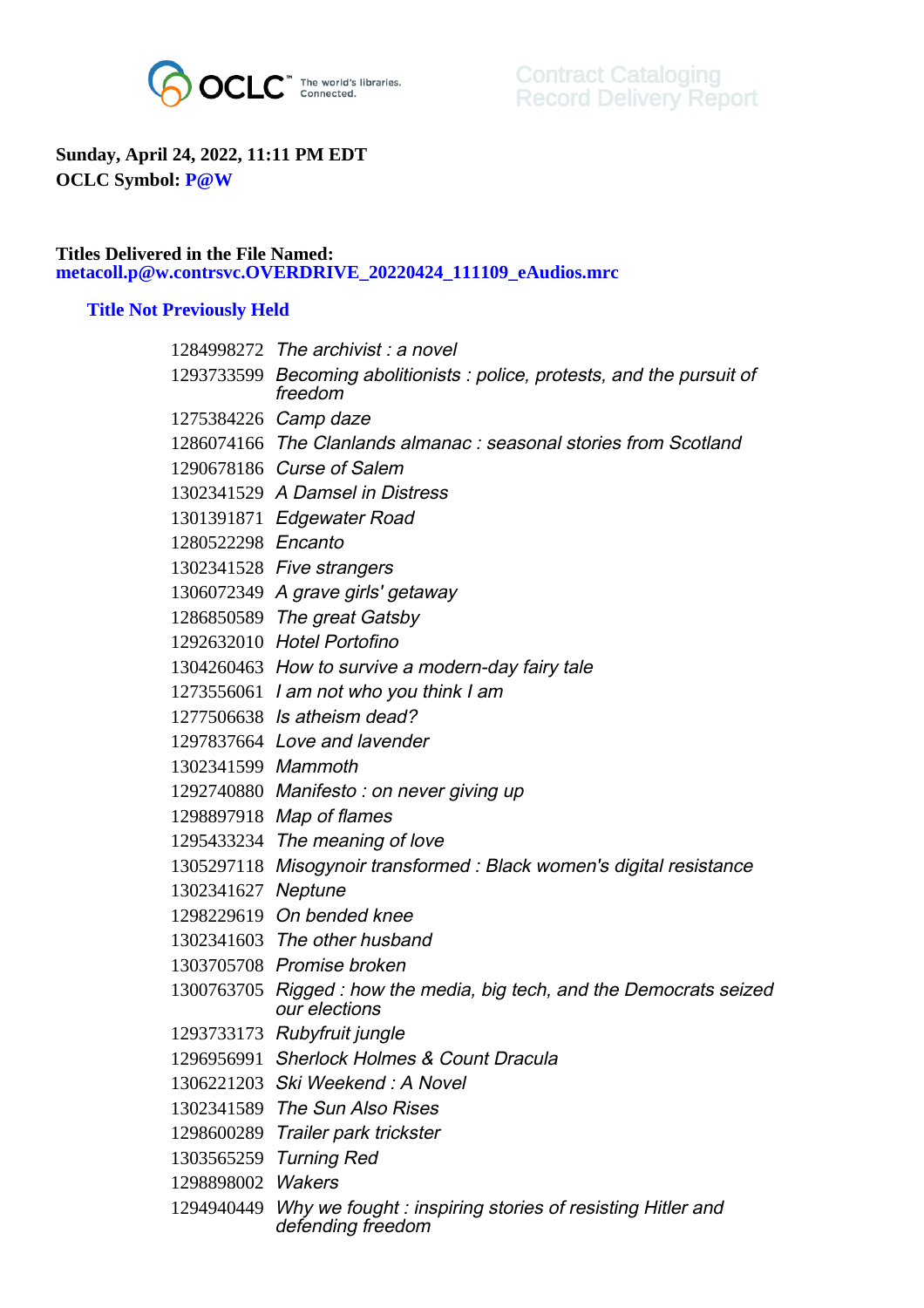1294511241 Witch queens, voodoo spirits, and hoodoo saints : a guide to magical New Orleans